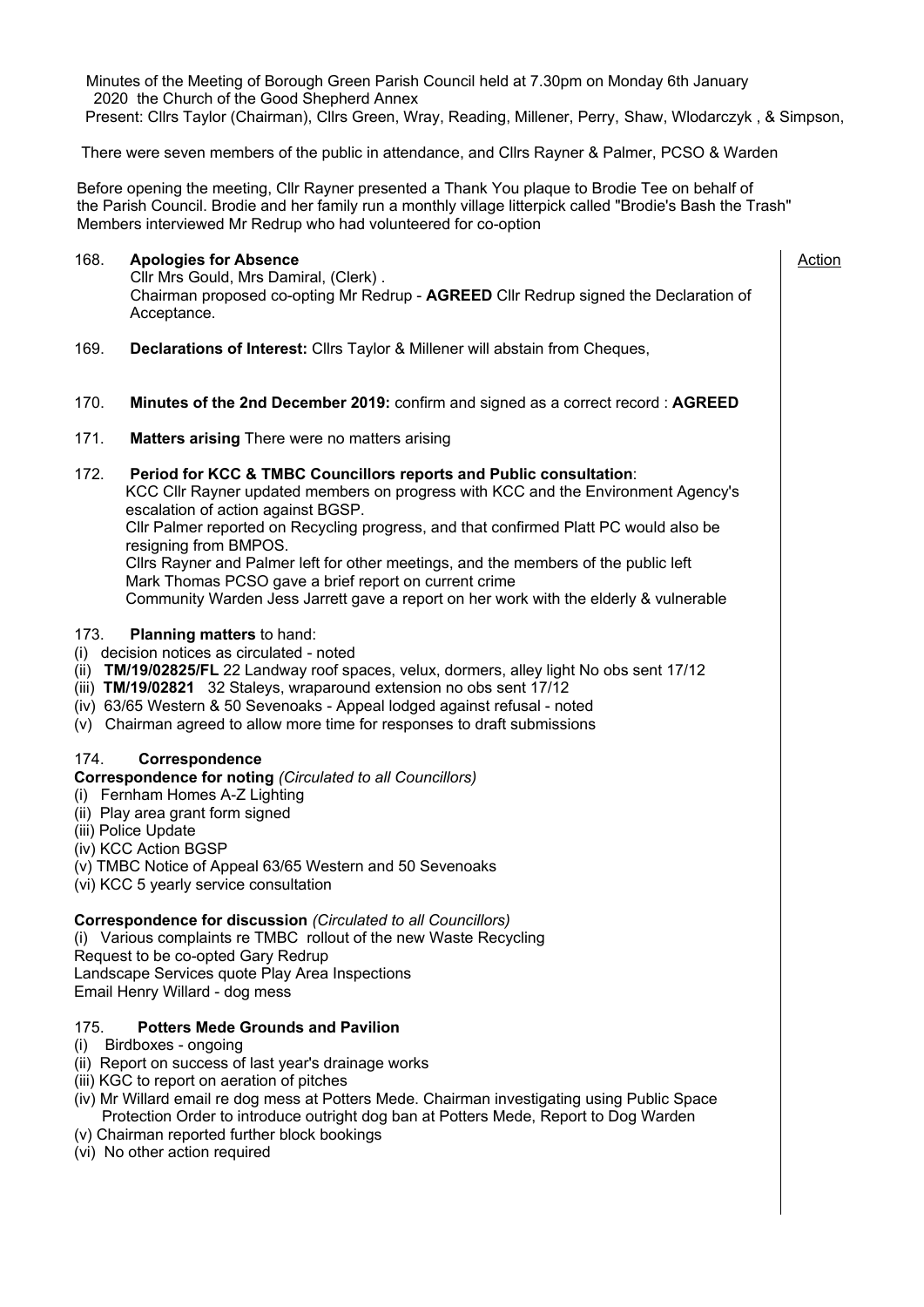| Minutes 6th January 2020 Page 2                                                                                                                                                                                                                                                                                                                                                                                                                                                                                                                                                                                                                                                                                                                                                                                |                 |  |  |  |  |
|----------------------------------------------------------------------------------------------------------------------------------------------------------------------------------------------------------------------------------------------------------------------------------------------------------------------------------------------------------------------------------------------------------------------------------------------------------------------------------------------------------------------------------------------------------------------------------------------------------------------------------------------------------------------------------------------------------------------------------------------------------------------------------------------------------------|-----------------|--|--|--|--|
| 176.<br><b>Recreation Ground</b><br>Defibrillator complete and checked by SECAMB. Chairman to order replacement pads,<br>(i)<br>including children's size.- AGREED<br>Chairman reported new AED signs for mounting on road fence.<br>(ii) Multicourt backboards - ongoing<br>(iii) Revamp Committee - considerable discussion. The level of funding and events are a<br>significant marker of public support for the project, and the thoughts were the Committee<br>might now shift its focus and energies towards quotes and tenders - AGREED<br>Chairman suggested approaching KALC & PWLB for a £30k contingency credit line-AGREED<br>(iv) Landscape Services Play Area quote 2020 - Accepted<br>(v) Groundsman to undertake minor repairs as noted in Inspection report<br>(vi) No other action required | МT<br><b>BG</b> |  |  |  |  |
| 177<br><b>Village Enhancements</b><br>(i) War Memorial - No report<br>(ii) Village Hall noticeboard ongoing<br>(iii) Christmas Lights Grant formally approved for payment<br>(iv) Village Gateway - Cllrs Millener, Shaw & Chairman to liaise with Staff to move AONB<br>sign to the Gateway, and rebuild KCC fence.<br>Chairman to investigate installation of gate on A227<br>(v) Rock Rd Planter damaged plaque replacement ordered<br>(vi) No further action required                                                                                                                                                                                                                                                                                                                                      | МT              |  |  |  |  |
| 178.<br><b>Financial Matters</b><br>Bank reconciliation not available<br>(i)<br>To Approve draft budget Any increase in costs are offset by the increase in Potters Hire<br>(ii)<br>bookings, so there is no need to increase the budget, but it would be prudent to allocate an extra<br>£25,000 towards the Play Area revamp - AGREED<br>Chairman to sign TMBC Precept Request of £201920.00 - AGREED<br>(iii)<br>To approve External Auditor fees PKF Littlejohn £768.00 - AGREED<br>(iv)<br><b>Update Asset Register</b><br>(v)<br>No further action required<br>(vi)                                                                                                                                                                                                                                      | MT HD           |  |  |  |  |
| 179.<br><b>T&amp;MBC Local Plan</b><br>To confirm BGPC/Alliance submission lodged<br>(i)<br>To agree BGPC future estimated contribution to Local Plan advice - £20,498 - AGREED<br>(ii)<br>(iii)<br>no further action required<br>180<br><b>Highways &amp; Streetlighting</b><br>To note Parish Highway Plan<br>(i)<br>Transport for South East consultation - Cllr Shaw to respond obo BGPC<br>(ii)<br>(vii) to agree any further action required                                                                                                                                                                                                                                                                                                                                                             | TS              |  |  |  |  |
| 181<br><b>Sandpits, Quarries &amp; Landfills</b><br>(i) To receive report on Noise Monitoring. TMBC to install Particulate Monitor in January<br>(ii) BGSP - Lingfield Rd flooding, HGV numbers and times Cllr Rayner above<br>(iii) R Body HGV increase report Cllr Rayner above<br>(iv) IQE Land Transfer - no update<br>(v) to agree any further action required                                                                                                                                                                                                                                                                                                                                                                                                                                            |                 |  |  |  |  |
| 182 Website Access, GDPR, Transparency, FOI<br>To note website trials - lonos, Netwise, Wordpress, Go-Daddy, Cantium, Vision ICT & Zen.<br>(i)<br>Wix proved to be the best value, and easiest to setup. There was discussion about screen<br>width when viewed on a small device, and a broken link. Cllr Shaw reminded members that it<br>would be simpler to report these thing direct to the Chairman rather than waste council time with<br>a list of complaints. The Wix site is fully compliant with all current UK & EU rules.<br>To approve Wix site £313.20 inc vat for 3 years, paid by card - AGREED<br>(ii)<br>(iii) To approve Archive website boroughgreen.gov.uk.istemp.com - AGREED<br>(iv) Parish Council emails .gov.uk -Zen we already pay £53.88 pa, upgrade from Bronze to               |                 |  |  |  |  |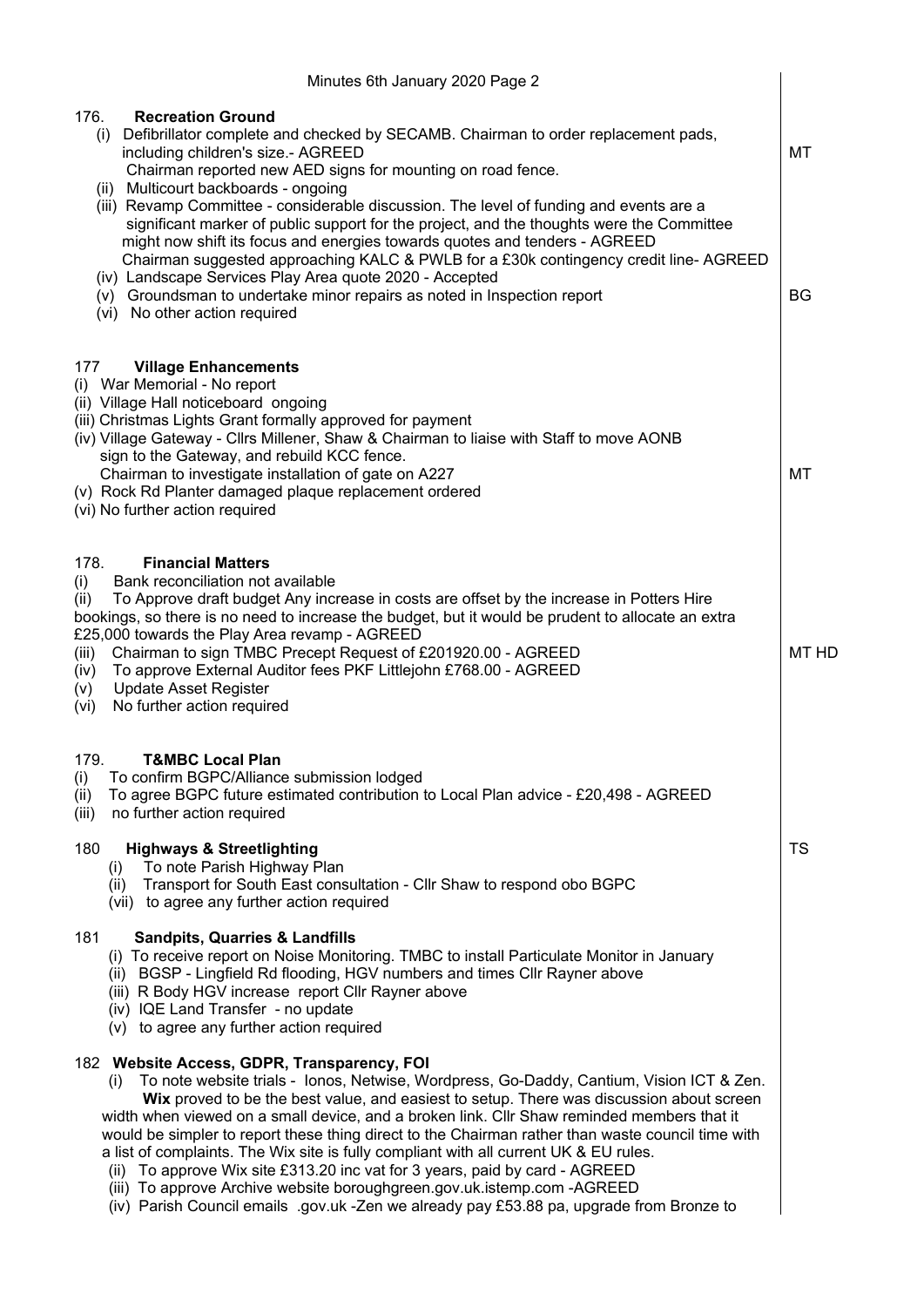| Silver at £107.88 pa for 25 emails - AGREED<br>There was considerable discussion and members agreed that use of .gov.uk emails would<br>Minutes 6th January 2020 Page 3                                                                                                                                                                                                                                                                                                                                                                                                                                                                                                                                                                                                                                                                                                                                                                                                                                                                                                                                                                                                                                                                                                                                                                                                                                                      | <b>ACTION</b> |
|------------------------------------------------------------------------------------------------------------------------------------------------------------------------------------------------------------------------------------------------------------------------------------------------------------------------------------------------------------------------------------------------------------------------------------------------------------------------------------------------------------------------------------------------------------------------------------------------------------------------------------------------------------------------------------------------------------------------------------------------------------------------------------------------------------------------------------------------------------------------------------------------------------------------------------------------------------------------------------------------------------------------------------------------------------------------------------------------------------------------------------------------------------------------------------------------------------------------------------------------------------------------------------------------------------------------------------------------------------------------------------------------------------------------------|---------------|
| Cont/ be best achieved using separate client servers, and to keep all PC traffic and data separate<br>from personal. There were no members averse to using .gov.uk emails.<br>(v) The only personal data we hold is a very small amount of hard copy, so Data Protection<br>Officer is not required, but the decision can be reviewed when necessary. From today<br>Correspondence lists will have Staff names and wages removed, except for the check list<br>(vi) Personal devices will not be required, but noted the risk that an FOI request to the PC<br>might require access to those personal devices. It was decided that the PC transparency was so<br>high, that this risk was minimal, and did not warrant the expense of purchasing 11 new devices.<br>(vii) Chairman to draft new Declaration re GDPR, FOI & Transparency, and action upon Member<br>resignation. Members to agree and sign at the next meeting.<br>(viii) Compliance Statement for website (& Asset Register update) for adoption at the next<br>meeting.<br>(ix) Transparency- BGPC is many years ahead of the game on transparency, with all data<br>except Part 2 recorded on the website in draft within a week of the meetings. The only issue still<br>to be addressed was posting the Asset Register, but the absence of the Clerk and the recent<br>changes to assets have delayed its implementation. Privacy Policy to be uploaded. | MT            |
| 183.<br><b>BMPOS</b><br>(i) To confirm BGPC to tender resignation at January meeting of BMPOS with Platt PC<br>(ii) no further action required                                                                                                                                                                                                                                                                                                                                                                                                                                                                                                                                                                                                                                                                                                                                                                                                                                                                                                                                                                                                                                                                                                                                                                                                                                                                               |               |
| 184 Written reports: none                                                                                                                                                                                                                                                                                                                                                                                                                                                                                                                                                                                                                                                                                                                                                                                                                                                                                                                                                                                                                                                                                                                                                                                                                                                                                                                                                                                                    |               |
| 185. Cheques for Signature: to approve payments as listed and circulated to all Cllrs.<br><b>Online Payments: None</b><br><b>Direct Debits</b><br>WEX Europe Services (UK) Ltd - fuel for equipment and vehicle 1 Dec<br>£ 70.18<br>£ 20.40<br>WEX Europe Services (UK) Ltd - fuel for equipment and vehicle 29 Dec<br>£ 291.60<br>Ford Lease - vehicle lease Nov 2019 no invoice yet<br>£455.05<br>Eon Streetlighting Nov 2019 taken 22 Dec<br>Cheques to ratify salaries Paid 28th December<br>£3882.74 Combined Staff Salaries<br>4255<br>4256<br>inc<br>4257<br>inc                                                                                                                                                                                                                                                                                                                                                                                                                                                                                                                                                                                                                                                                                                                                                                                                                                                      |               |
| <b>Current for payment</b><br>4258<br>£1697.40 KCC Pension Nov 19-20<br>4259<br>£924.00 Streetlights 11012 Repairs Dec 2019)<br>4260<br>£1557.60 Christmas Lights grant<br>4261<br>£768.00 PKF Littlejohn external Audit fee 2018/19<br>4262<br>£398.04 FM Taylor £313.20 Wix Website 3 years sub Pd by card<br>£84.84 Brunel Eng plaque<br>4263<br>£551.86 Landscape Services play area inspections 2019<br>4264<br>£145.00 MAS Carpets Potters Mede<br>4265<br>£100.80 S Millener Cirrus Sound Report eqpt reimbursement<br>£100.00 Home Start SW Kent Grant<br>4266<br>£353.76 S Millener Cirrus Sound Eqpt reimbursement<br>4267                                                                                                                                                                                                                                                                                                                                                                                                                                                                                                                                                                                                                                                                                                                                                                                         |               |
| To Ratify Staff wage payment due 28th January - AGREED<br>Cheques and Invoices were crosschecked and signed by Cllrs Millener, Cllr Gould (after meeting)<br>and the Chairman. Cllr Perry proposed, Cllr Shaw seconded, - RESOLVED. Chairman & Cllr Millener<br>abstained from voting due to reimbursement cheaques                                                                                                                                                                                                                                                                                                                                                                                                                                                                                                                                                                                                                                                                                                                                                                                                                                                                                                                                                                                                                                                                                                          |               |
| 166.<br><b>Future dates</b><br>Date of October Meeting: Monday 3rd February 2020 in the Annexe to The Church of the<br>(i)<br>Good Shepherd commencing at 7.30 pm.<br>(ii) The Parish Office, located within Borough Green Village Hall, will be open on Feb 1st<br>At other times, appointments can be arranged to meet the Clerk, queries raised or ideas exchanged<br>using the contact details above.                                                                                                                                                                                                                                                                                                                                                                                                                                                                                                                                                                                                                                                                                                                                                                                                                                                                                                                                                                                                                    | MT IS         |
| <b>Exclusion of Public and Press: There were no matters for Part 2</b><br>167.                                                                                                                                                                                                                                                                                                                                                                                                                                                                                                                                                                                                                                                                                                                                                                                                                                                                                                                                                                                                                                                                                                                                                                                                                                                                                                                                               |               |